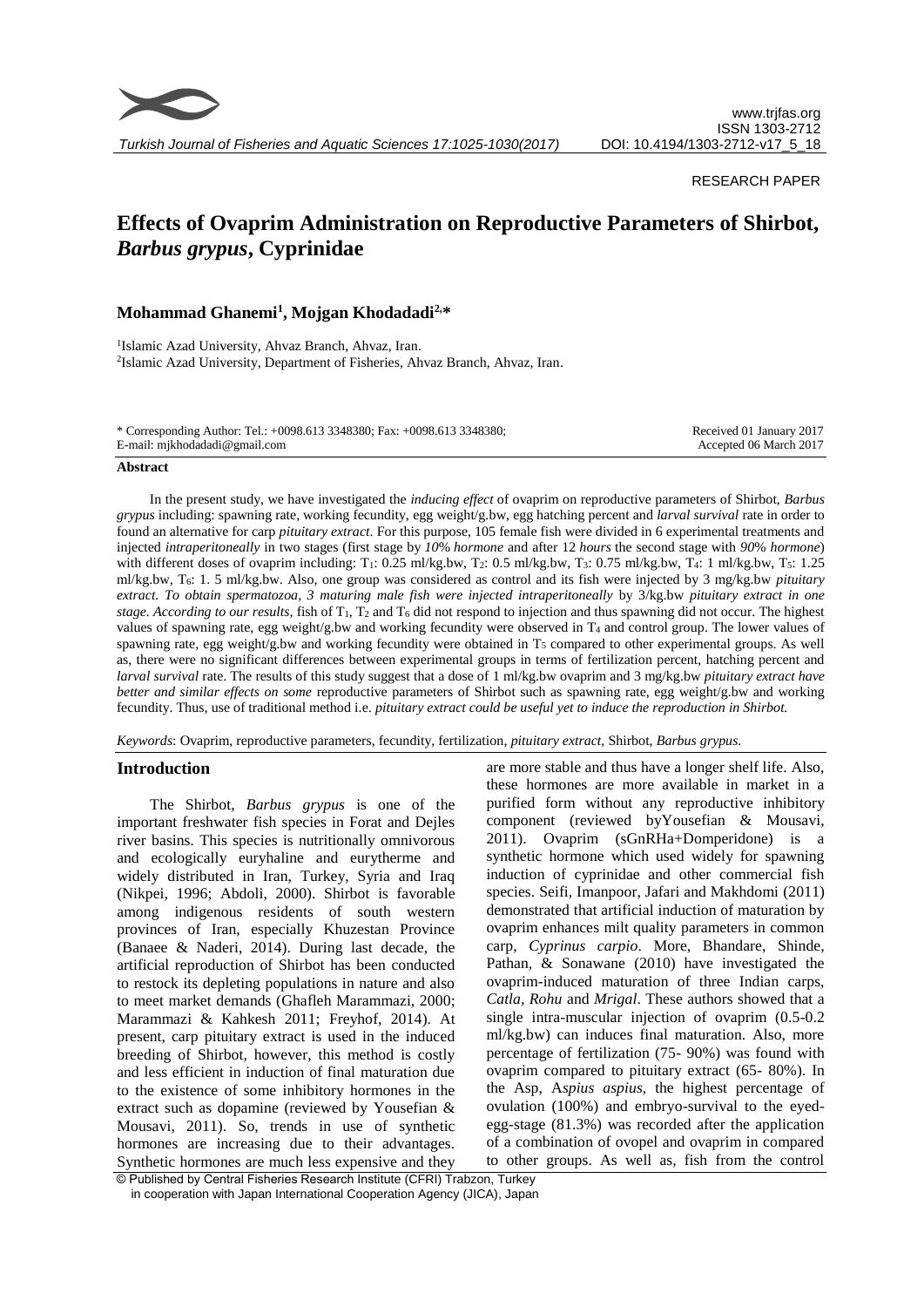group did not ovulate. The latency time was shorter in the groups where ovopel and ovopel with ovaprim was applied (40 h) than in ovaprim group (42–44 h) (Targo´nska, Kucharczyk, Zarski, Mamcarz, & Falahatkar, 2011). Naeem, Salam, and AJafar (2005) suggested that a single dose of ovaprim (0.7 mg/ kg.bw) successfully induces reproduction in *Catla catla*. In *Barbus sharpeyi*, intramuscular injection of LHRHa+CPE (Carp Pituitary) had more efficiency on reproductive parameters than ovaprim (Kahkesh, Yooneszadeh Feshalami, Amiri, & Nickpey, 2010). Gharaei, Abdolali, and Mostafa (2011) concluded that ovaprim is the most suitable for inducing spawning in Snow trout, *Schizothorax zarudnyi* when they observed more working fecundity and percentage of eyed egg to larvae in ovaprim treated group. Mabudi, Savari, and Javadzadeh (2013) demonstrated that 1.25 ml/kg.bw ovaprim improves spawning and fertilization rate in *Barbus xanthopterus*. To our knowledge, there are no studies regarding the inducing impacts of ovaprim on reproductive parameters of Shirbot, *Barbus grypus*. Thus,

In the present study, we examine the effects of various doses of ovaprim on reproductive properties of Shirbot. Such study can help to aquaculture enhancing of Shirbot.

## **Material and Methods**

#### **Experimental Design**

The experiment was conducted at developmental center for endemic fishes, Susangerd, Ahvaz, Iran. Broodstocks of Shirbot (n=105 females, (total weight= $1600\pm100$  g); n=3 males (total weight=4260±450 g)) were captured from *tributaries* of Karkheh and Karun Rivers. The Broodstocks were transferred to hatchery by 1000 l tank supplied with *oxygen*. Then, females and males were separated and stocked in different ponds to prevent natural spawning. Female fish were identified though morphological characteristics such as pink to red and protruding genital papilla and distended abdomen. In matured males, sperm was released from genital papilla with slight pressure on the belly. In the present study, the cultured males with same size and age were considered for experiment. After 2 days acclimation to hatchery condition, female fish were injected intraperitoneally in two stages *(*first stage by 10*%* hormone and after 12 hours the second stage with 90*%* hormone*)* with various doses of ovaprim *(*20 µg GnRH*+* 10 mg Domperidone*,* Asia-Company, Iran*)*  depending on experimental treatments*.* In this regards 6 experimental treatments including*:* T1: 0.25 ml/kg.bw, T2: 0. 5 ml/kg.bw, T3: 0.75 ml/kg.bw, T4: 1 ml/kg.bw,  $T_5$ : 1.25 ml/kg.bw,  $T_6$ : 1.5 ml/kg.bw were designed. Also, one group was considered as control and its fish were injected intraperitoneally by 3/kg.bw pituitary extract*.* Also, male fish were injected intraperitoneally by 3/kg.bw pituitary extract in one

stage when females received their last injection. Before hormone injection, the fish were anaesthetized by ethylene glycol monophenyl ether (30 ml/100 l water) (Gyes weii, 1992) and then hormones injected by 3 ml syringe. After final injection, fish were checked every 6 h interval up to ovulation. During the course of the experiment, the water condition (temperature, dissolved oxygen and pH) of each pond was checked and maintained in normal range. After 12 h, the ovulation occurred and egg collection carried out by hand-stripping. Before egg collection, fish were anaesthetized by ethylene glycol monophenyl ether (200 ppm) (Sarker & Satoh, 2007). The eggs were fertilized according to Billard, Cosson, Perchec, and Linhart (1995) by pooled milt samples of three males and then incubated separately in Veis incubators (250 g egg per Veis incubator) until hatching i.e. 3-4 days after fertilization.

#### **Reproductive Parameters**

The reproductive indices were spawning rate (%), egg weight/g.bw, working fecundity, fertilization percent (%), hatching percent (%) and larvae survival percent (%). These indices were measured as follow formula:

Spawning rate=The number of ovulated fish/total number of injected fish)×100

Fertilization rate=Number of fertilized egg**/** total  $eggs \times 100$ .

Fertilization rate was determined under a dissecting loop 8h after fertilization, when were at the stage of gastrulation (Brommage & Cumalantunga, 1998).

Hatching percent=Number of viable embryos/total number of eggs)×100 (23) (Hanjavanit, Kitancharoen, & Rakmanee, 2008)

Working fecundity = The number of collected eggs/Kg.bw)

Egg weight/g.bw= The number of collected eggs (g)/total body weight (g)

#### **Statistical Analysis**

SPSS software (Ver.16) was used for data analysis. Data normality was investigated by *Kolmogorov*–*Smirnov* test. Differences between means were analyzed by one way analysis of variance (ANOVA) followed by Duncan's new Multiple Range test at minimum significant of P<0.05. Data measured in percentage scale were converted by angular transformation (arcsin  $\sqrt{p}$ ) prior to analysis. All results are presented as means±standard error of the mean.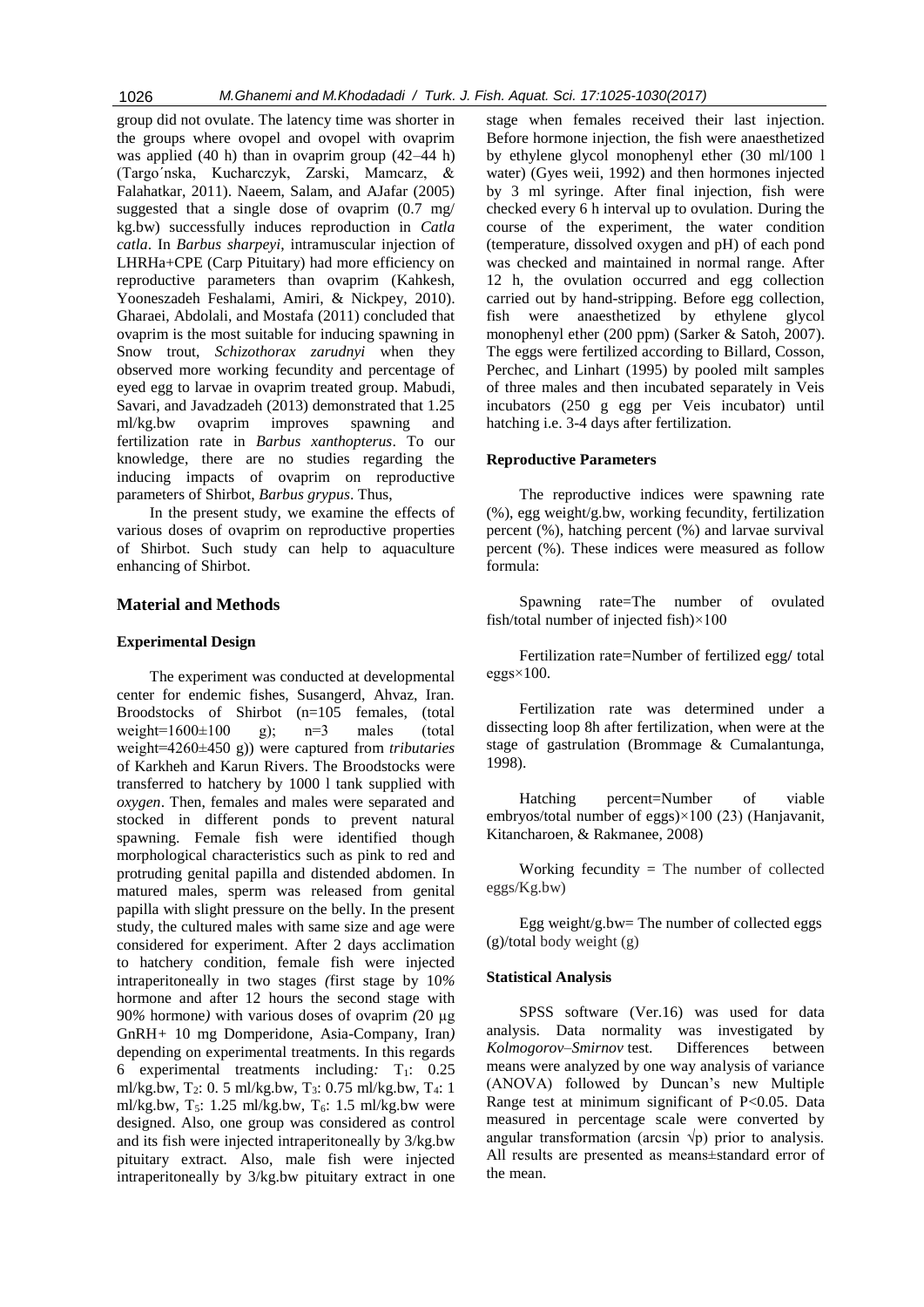#### **Results**

According to our results, fish of  $T_1$ ,  $T_2$  and  $T_6$ did not respond to injection and thus spawning did not occur. There were significant differences between experimental groups in terms of spawning rate (Figure 1), working fecundity (Figure 2) and egg weight/g.bw (Figure 3) (P<0.05). In this regard, the highest values of spawning rate were observed in  $T_4$  and control group (Figure 1,  $P<0.05$ ). Also, there were no significant differences between  $T_4$  and control group (Figure 1, P $>0.05$ ). Fish of T<sub>5</sub> showed the lowest spawning rate among all experimental groups (Figure 1, P<0.05). The highest values of egg weight/g.bw obtained in fish administrated with ovaprim (1 ml/kg.bw:  $T_4$ ) and with pituitary extract (3 mg/kg.bw: control) compared to other experimental groups (Figure 3, P<0.05). The lower values of egg weight/g.bw yielded in  $T_5$  compared to other experimental groups (Figure 3,  $P<0.05$ ). Similar to spawning rate and egg weight/g.bw, more working fecundity was found in  $T_4$  and control group (Figure 2, P<0.05). Also, the lowest working fecundity was observed in  $T_5$  (Figure 2, P<0.05). As well as, there were no significant differences between experimental groups in terms of fertilization percent (Figure 4), hatching percent (Figure 5) and *larval survival* rate  $(Figure 6) (P > 0.05)$ .

#### **Discussion**

In the present study, a combination of *GnRH* and Domperidone (as anti-dopamine) was applied for first time for inducing the spawning in Shirbot. Since the inhibitory action of dopamine on LH (luteinizing hormone) secretion is very strong in cyprinids, the use of dopamine antagonists combined with GnRH agonists is necessary to induce the ovulation in a sufficient percentage of fish brooders (De Leeuw, Reasink, Rooyakkers, & Goos, 1985; Mikolajczyk, Chyb, Sokolowska, Mikolajczyk, Enright, Epler, Filipiak, & Breton, 2003). The use of various dopamine antgonists to induce ovulation in cyprinids fish is a well-known method in aquaculture (Peter,



Figure 1. Comparison of spawning rate (%) of Shirbot between experimental groups. T<sub>1</sub>: fish administrated with 0.25 ml/kg.bw ovaprim, T2: fish administrated with 0. 5 ml/kg.bw, T3: fish administrated with 0.75 ml/kg.bw, T4: fish administrated with 1 ml/kg.bw, T5: fish administrated with 1.25 ml/kg.bw, T6: fish administrated with 1. 5 ml/kg.bw, control: fish administrated with 3 mg/kg.bw pituitary extract. Different letters indicate significant differences (P<0.05).



Figure 2. Comparison of working fecundity of Shirbot between experimental groups. T<sub>1</sub>: fish administrated with 0.25 ml/kg.bw ovaprim, T2: fish administrated with 0. 5 ml/kg.bw, T3: fish administrated with 0.75 ml/kg.bw, T4: fish administrated with 1 ml/kg.bw, T<sub>5</sub>: fish administrated with 1.25 ml/kg.bw, T<sub>6</sub>: fish administrated with 1.5 ml/kg.bw, control: fish administrated with 3 mg/kg.bw pituitary extract. Different letters indicate significant differences (P<0.05).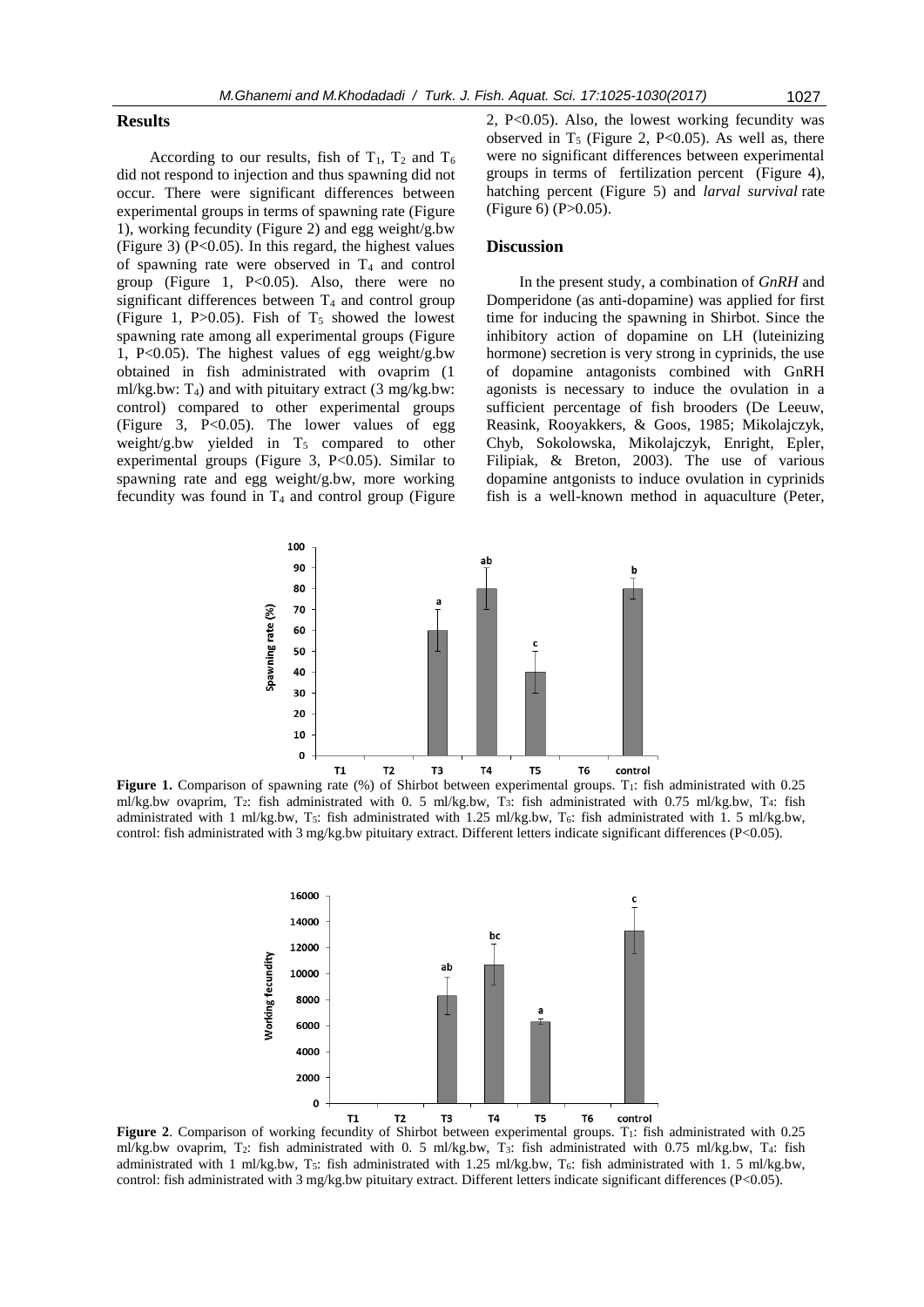

Figure 3. Comparison of egg weight/g.bw of Shirbot between experimental groups. T<sub>1</sub>: fish administrated with 0.25 ml/kg.bw ovaprim, T2: fish administrated with 0. 5 ml/kg.bw, T3: fish administrated with 0.75 ml/kg.bw, T4: fish administrated with 1 ml/kg.bw, T<sub>5</sub>: fish administrated with 1.25 ml/kg.bw, T<sub>6</sub>: fish administrated with 1.5 ml/kg.bw, control: fish administrated with 3 mg/kg.bw pituitary extract. Different letters indicate significant differences (P<0.05).



Figure 4. Comparison of fertilization percent of Shirbot between experimental groups. T<sub>1</sub>: fish administrated with 0.25 ml/kg.bw ovaprim, T2: fish administrated with 0. 5 ml/kg.bw, T3: fish administrated with 0.75 ml/kg.bw, T4: fish administrated with 1 ml/kg.bw, T5: fish administrated with 1.25 ml/kg.bw, T6: fish administrated with 1. 5 ml/kg.bw, control: fish administrated with 3 mg/kg.bw pituitary extract. Different letters indicate significant differences (P<0.05).



Figure 5. Comparison of hatching percent of Shirbot between experimental groups. T<sub>1</sub>: fish administrated with 0.25 ml/kg.bw ovaprim, T<sub>2</sub>: fish administrated with 0. 5 ml/kg.bw, T<sub>3</sub>: fish administrated with 0.75 ml/kg.bw, T<sub>4</sub>: fish administrated with 1 ml/kg.bw, T<sub>5</sub>: fish administrated with 1.25 ml/kg.bw, T<sub>6</sub>: fish administrated with 1.5 ml/kg.bw, control: fish administrated with 3 mg/kg.bw pituitary extract. Different letters indicate significant differences (P<0.05).

Chang, Nahorniak, Omeljaniuk, Sokolowska, Shih, & Billard, 1986; Peter & Yu, 1997; Barth, Justice, & Ngai, 1997; Brzuska, 2000). Spawning rates, working fecundity and egg weight/g.bw in the present study were between 40-80%, 6200-13300, 130-240. The highest values of spawning rate, working fecundity and egg weight/g.bw were observed when fish administrated with 1 ml/kg.bw ovaprim and 3 mg/kg.bw *pituitary extract.* According to previous studies*,* the responses of cyprinid fishes to ovaprim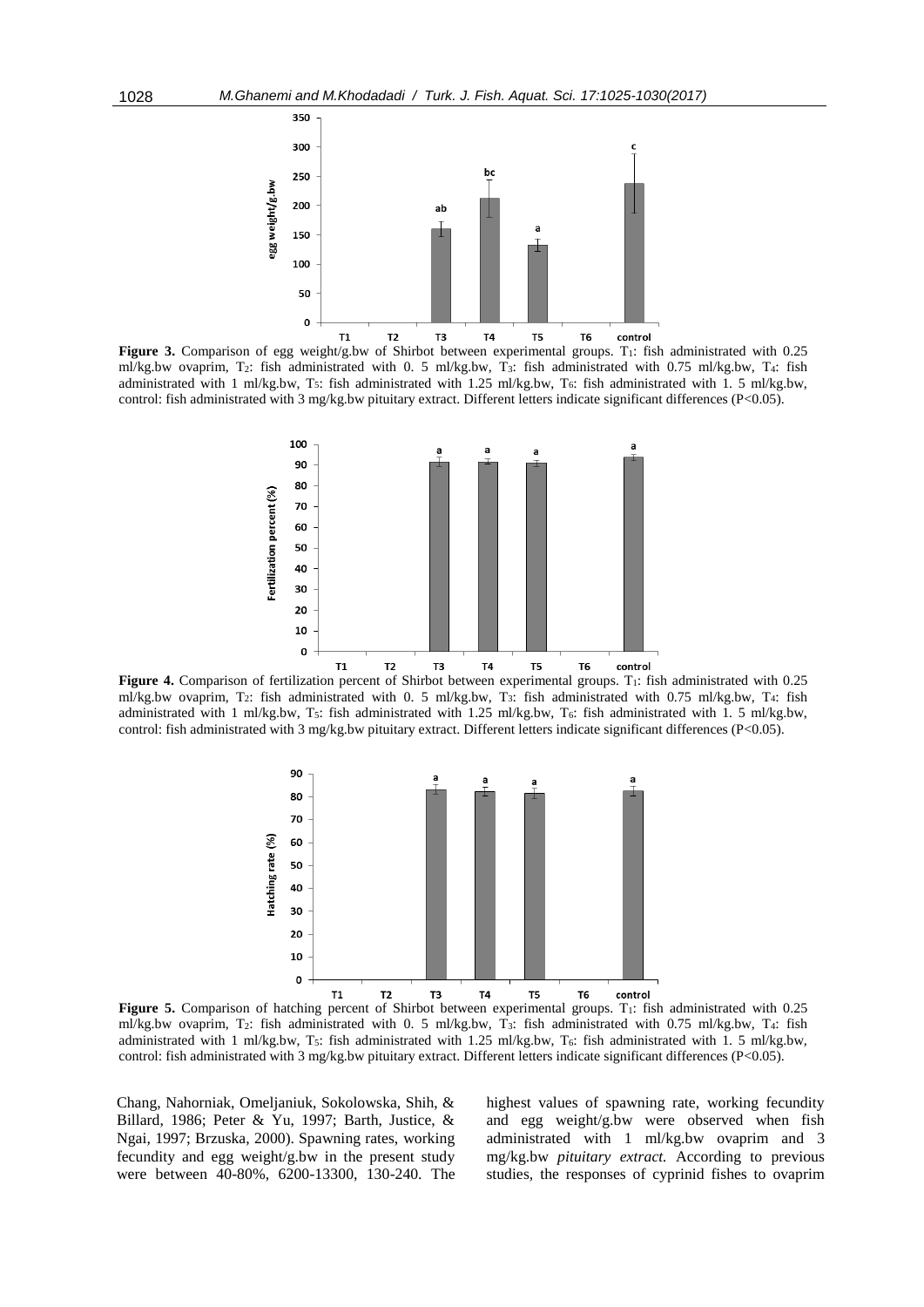

**Figure 6.** Comparison of larval survival rate (%) of Shirbot between experimental groups. T<sub>1</sub>: fish administrated with 0.25 ml/kg.bw ovaprim, T2: fish administrated with 0. 5 ml/kg.bw, T3: fish administrated with 0.75 ml/kg.bw, T4: fish administrated with 1 ml/kg.bw, T<sub>5</sub>: fish administrated with 1.25 ml/kg.bw, T<sub>6</sub>: fish administrated with 1.5 ml/kg.bw, control: fish administrated with 3 mg/kg.bw pituitary extract. Different letters indicate significant differences (P<0.05).

are different. For example, Nandeesha, Rao, Jayanna, Parker, Varghese, Keshavanath, and Shetty (1990) obtained the best results in inducing reproduction of Indian carps at dose of 0.3-0.4 ml kg ovaprim. However, for the Snow trout a much higher dose of 1.5 ml/kg.bw made the best results (Gharaei *et al*., 2011). These results along with our results indicate that reproductive responses to ovaprim are dosedependent and are different depending on kind of species. *In our study, the* spawning *did not occur in fish of administrated with* 0.25, 0.5 and 1.5 ml/kg.bw ovaprim. *In fact,* ovaprim both in low and high doses had no inducing effect on reproduction of Shirbot. Some studies demonstrated that induction of fish spawning by using hormonee therapy had not been successful when the hormones had been used in much low and high doses (*Rottmann, Shireman, & Chapman,* 1991). In low doses, a reproductive hormone cannot support all maturation events such as: germinal vesicle migration and breakdown and subsequently ovulation (*Rottmann et al*., 1991). Also, some authors have indicated that the reproduction is impaired due to the physiological negative feedbacks on pituitary gland when the high doses of reproductive hormones are used; as it was found in fish of  $T_6$  (1.5 ml/kg.bw ovaprim) in our study. Therefore, a high dose of ovaprim in our study might affect the pituitary gland as a negative signal and suppress the secretion of gonadotropin. In the present study, since the highest values of spawning rate, working fecundity and egg weight/g.bw were obtained in fish administrated with 1 ml/kg.bw ovaprim, thus this dose is suggested for artificial induction of Shirbot. However, non-significant differences between  $T_4$  and control group in terms of spawning rate, working fecundity and egg weight/g.bw suggest that the commonplace method i.e. use of pituitary extract could be a useful method yet for induction of spawning in Shirbot. In addition, this result shows that the inhibitory action of dopamine in Shirbot is probably weak compared to

other cyprinid fishes. In our study, there were no significant differences between experimental groups in terms of fertilization percent, hatching percent and *larval survival* rate. This case suggests that the viability of eggs after ovulation is independent from dose of applied hormone. In conclusion, the results of the present study showed that ovaprim at dose of 1 ml/kg.bw improves more the reproductive parameters of Shirbot. As wells, the inhibitory action of dopamine is probably low in this species since the results in fish administrated with 1 ml/kg.bw ovaprim were similar to those administrated with 3 mg/kg.bw pituitary extract.

#### **References**

- Abdoli, A. (2000). The inlandwater fishes of Iran. Iranian Museum of Nature and Wildlife, Tehran. 378P (in Persian).
- Banaee, M., & Naderi, M. (2014). The reproductive biology of shirbot (Barbus grypus Heckel, 1843) in the Maroon River, Iran. *International Journal of Aquatic Biology*, *2*(1), 43-52.
- Barth, A. L., Justice, N. J., & Ngai, J. (1996). Asynchronous onset of odorant receptor expression in the developing zebrafish olfactory system. *Neuron*, *16*(1), 23-34. [http://dx.doi.org/10.1016/S0896-6273\(00\)80020-3](http://dx.doi.org/10.1016/S0896-6273(00)80020-3)
- Billard, R., Cosson, J., Perchec, G., & Linhart, O. (1995). Biology of sperm and artificial reproduction in carp. *Aquaculture*, *129*(1-4), 95-112. [http://dx.doi.org/10.1016/0044-8486\(94\)00231-C](http://dx.doi.org/10.1016/0044-8486(94)00231-C)
- Kahkesh, F. B., Feshalami, M. Y., Amiri, F., & Nickpey, M. (2010). Effect of ovaprim, ovatide, HCG, LHRH-A2, LHRHA2+ CPE and carp pituitary in Benni (Barbus sharpeyi) artificial breeding. *Global Veterinaria*, *5*(4), 209-214.
- Bromage, N., & Cumaranatunga, R. (1988). Egg production in the rainbow trout. In *Recent advances in aquaculture* (pp. 63-138). Springer Netherlands. http://dx.doi.org/10.1007/978-94-011-9743-4\_2
- Brzuska, E. (1979). The in vivo method of estimating the stages of oocytes maturation in carp Cyprinus carpio L. *Acta Hydrobiol*, *21*, 423-433.
- De Leeuw, R., Resink, J. W., Rooyakkers, E. J. M., & Goos,